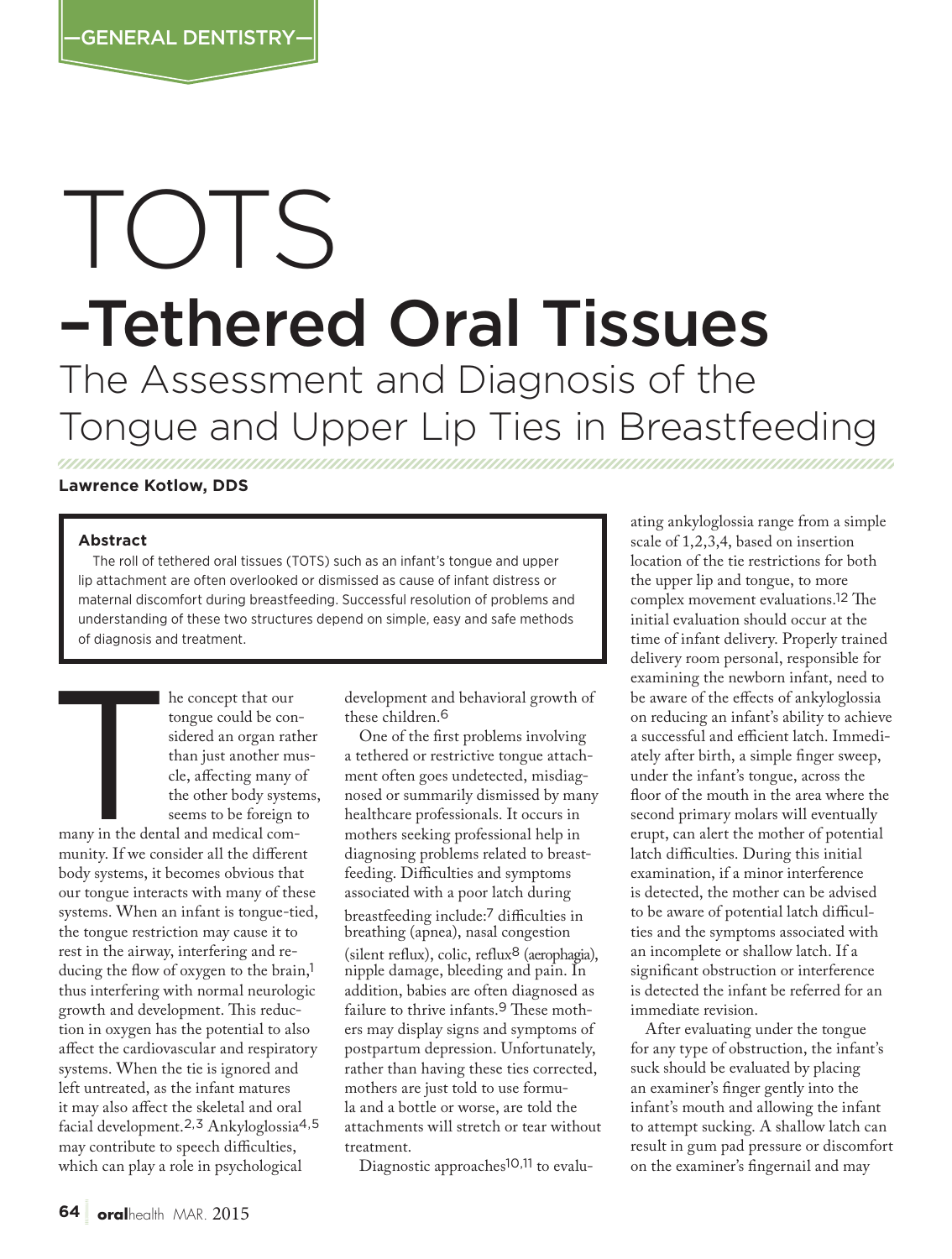| <b>Feel for any problems</b>                                                                                                                                                                               | Interpreting your findings                                                                                                                              |
|------------------------------------------------------------------------------------------------------------------------------------------------------------------------------------------------------------|---------------------------------------------------------------------------------------------------------------------------------------------------------|
| 1. A smooth uninterrupted pass under the<br>tongue                                                                                                                                                         | Most likely the infant will not have<br>difficulties achieving a successful latch                                                                       |
| 2. A slight interference or bump                                                                                                                                                                           | The mother can be made aware of<br>symptoms to be looking for when the<br>baby attempts to latch                                                        |
| 3. A significant interference or bump                                                                                                                                                                      | Advise the mother that a shallow latch<br>may occur and the symptoms to look for                                                                        |
| 4. A small, medium, or large piece of<br>membranous mucosal tissue interfering<br>with the finger sweep                                                                                                    | Almost always will interfere with the<br>infant's ability to achieve an adequate<br>latch. Mother should be made aware of<br>symptoms to be looking for |
| 5. A thin or thick piece of membranous<br>mucosal tissue attaching close to the tip<br>of the tongue, obstructing the ability to<br>allow a finger sweep. An appearance of a<br>heart shape tip of tongue. | This should be revised immediately.<br>before symptoms develop                                                                                          |

cause the infant to gag. The gagging results because of the tongue's inability to extend forward and pass under the finger tip. This is caused when a restrictive tongue-tie reduces the ability of the tongue to protrude forward and not block the infant's airway. Tongue thrusting is another problem to look for and occurs when an infant pushes his/ her tongue outward, pushing the breast away and interfering with latching on. An adequate latch or a latch achieved after a successful revision will allow for the tongue to slide under the fingernail, eliminating or preventing any gagging, as well as producing a gentle massaging action on the area of the finger above the fingernail between the first and second knuckle.

Successful care and treatment of these infants requires multidisciplinary approach.12 The mother and infant should be evaluated and examined within the first 24 to 48 hours after birth by a certified lactation consultant (IBCLC). During this visit, the IBCLC will again evaluate the infant's latch. The signs and symptoms of a shallow latch should be addressed, before the mother and infant are discharged from the birthing center, hospital or at the time of a home birth.

Identifying lip and tongue problems

requires a correct examination position. In order to adequately evaluate the infant's oral structures, the infant's head should be positioned so that it faces the same direction as the examiner. In the delivery room area, the infant can be examined in the infant warmer and thereafter using the knee-to-knee position, where the mother can hold the infant's feet in her lap and the examiner has the infant's head in his or her lap.

# **Revisions should be evaluated with three diagnostic criteria.**

The most important diagnostic criteria to consider are the symptoms exhibited by the infant and/or the mother that can be traced to a poor latch of the infant onto a mother's breast.13 Some or all of the following may indicate a shallow or incomplete latch.

The second group of criteria to be evaluated is based upon the appearance and ability of the tongue and maxillary lip to achieve efficient mobility and function. The following classifications of the tongue and lip should be part of the IBCLC oral examination.The tongue attachment is classified by the location of the lingual frenum insertion to the underside of the tongue. One classification used in identifying the attach-



Initial delivery room protocol assessment tool.



Shallow latch on the fingernail.



Deeper latch.



Infant examined in the knew-to-knee position.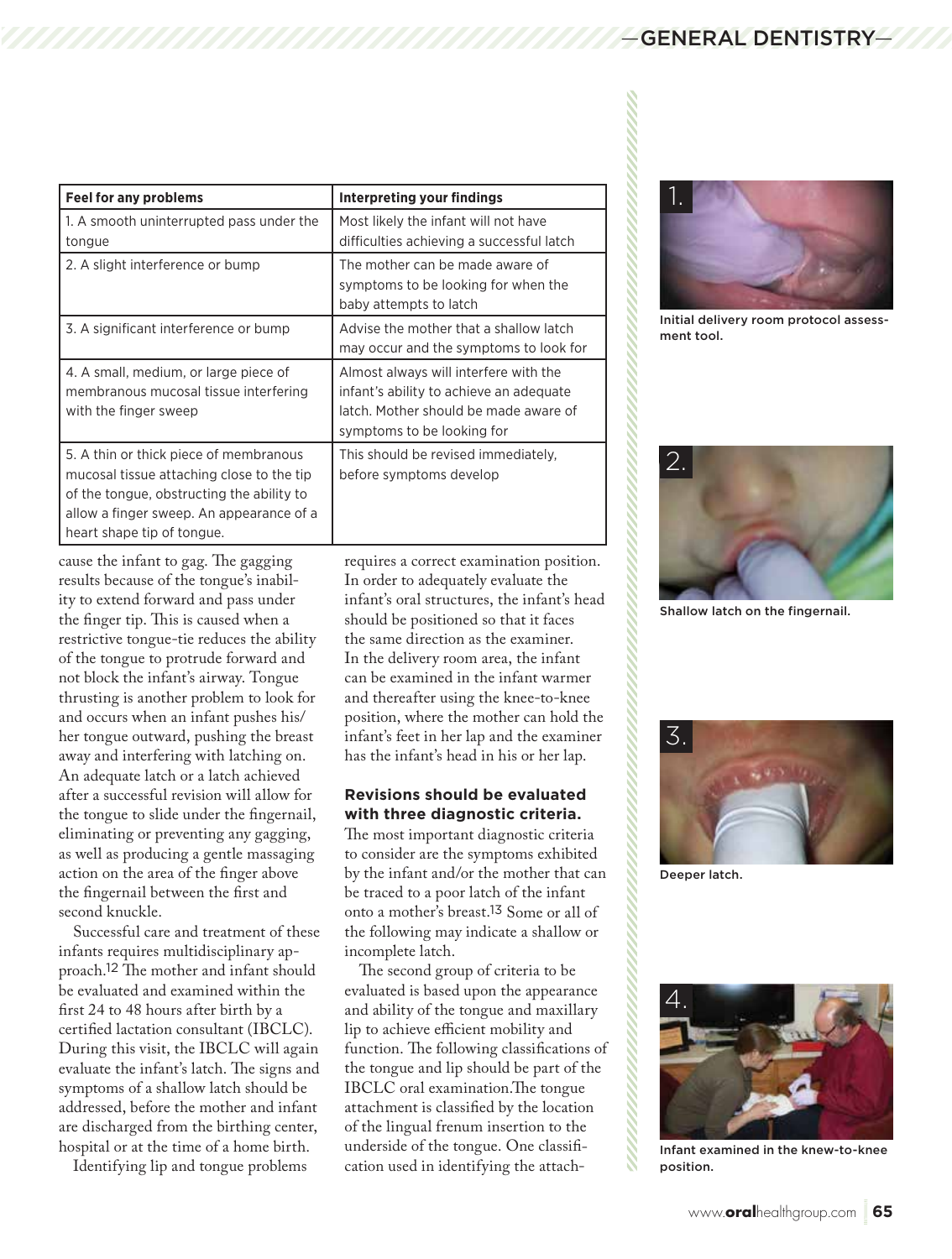

Class IV tongue-tie located at the tip of the tongue and extending half way between the salivary duct and tip of the tongue.



Class III tongue-tie located fro the salivary duct half way to the tip of the tongue.



Class II tongue-tie located between the back of the salivary duct halfway to the base of the tongue.



Class I tongue-tie is located from the base of the tongue, halfway to the salivary duct.

| <b>Infant symptoms</b>                            | <b>Mother symptoms</b>                                                                          |
|---------------------------------------------------|-------------------------------------------------------------------------------------------------|
| 1. Frequent, unfulfilling attempts at<br>nursing  | 1. Painful latch due to biting of the nipples,<br>resulting in cracked or cut areas.            |
| 2. Colic, Reflux and gassy infant                 | 2. Flattened, creased or blanched nipples                                                       |
| 3. Failure to gain weight and thrive              | 3. Failure to achieve a successful bond<br>with her infant leading to post partum<br>depression |
| 4. Calloused or blistered upper and lower<br>lips | 4. Bleeding nipples                                                                             |
| 5. Sliding off nipple, unsustained latch          | 5. Plugged ducts, mastitis, engorgement,<br>thrush                                              |

ment of the tongue, is identifying the attachment of the tongue as an anterior tongue-tie or a posterior tongue-tie. The position of the tie is described as located either anterior or posterior to submandibular salivary duct, which is located in the floor of the mouth. Any attachment forward of the salivary duct is considered an anterior tie and attachment behind the salivary duct is identified as a posterior tie.

A more clearly defined tongue classification divides the area in front of the salivary duct as a Class IV tongue–tie, when located closest to the tip or a Class III tongue-tie if closer to the anterior part of the salivary duct. When the attachment is located distal or behind the duct, the area just behind the duct would be a Class II tie and the area closest to the base of the tongue is a Class I tie. Class I ties may also be identified as submucosal ties if they are buried deep within the base of the tongue.

### **Kotlow classification of the tongue-tie in infants**14

The ability of the tongue to properly function and have good mobility is included in the diagnostic criteria. Evaluating the tongue for its ability to extend upward toward the maxillary alveolar ridge and sweep the palate, extend beyond the lower alveolar ridge and ability of the posterior part of the tongue to freely elevate up and down should all be included in the examination. However,

just the ability of the tongue to extend over the alveolar ridge and move up and down, when the posterior area of the tongue remains tethered, does not eliminate the diagnosis of a tongue tie. The examiner's finger should also slide across the hard palate to examine its shape and depth and determine if there are any other abnormalities such buccal ties or submucus cleft.

In addition to the ability of the tongue to function in achieving a successful latch, the maxillary lip should be free to enable the infant's lip to extend upward to maximize the infant's attachment onto the areola, rather than onto just the nipple. When the upper lip's inner mucosa is attached to the alveolar ridge of the maxillary arch and the lip is unable to fully flange upward, it also can also become a factor in creating a shallow latch which then can allow the passage of excess air to be introduced into the infant's belly resulting in aerophasia and reflux.

The following criteria are used to classify and evaluate the upper lip attachment. The upper lip can be classified by assessing the inner lip's mucosal attachment. When the lip attachment inserts into the zone where the two upper front teeth will emerge and extends beyond the maxillary alveolar ridge into the palatal area, the lip-tie is classified as a Class IV lip-tie, inserting into the zone just forward of the palatal area between the area of the future two front teeth is a Class III lip-tie, the insertion zone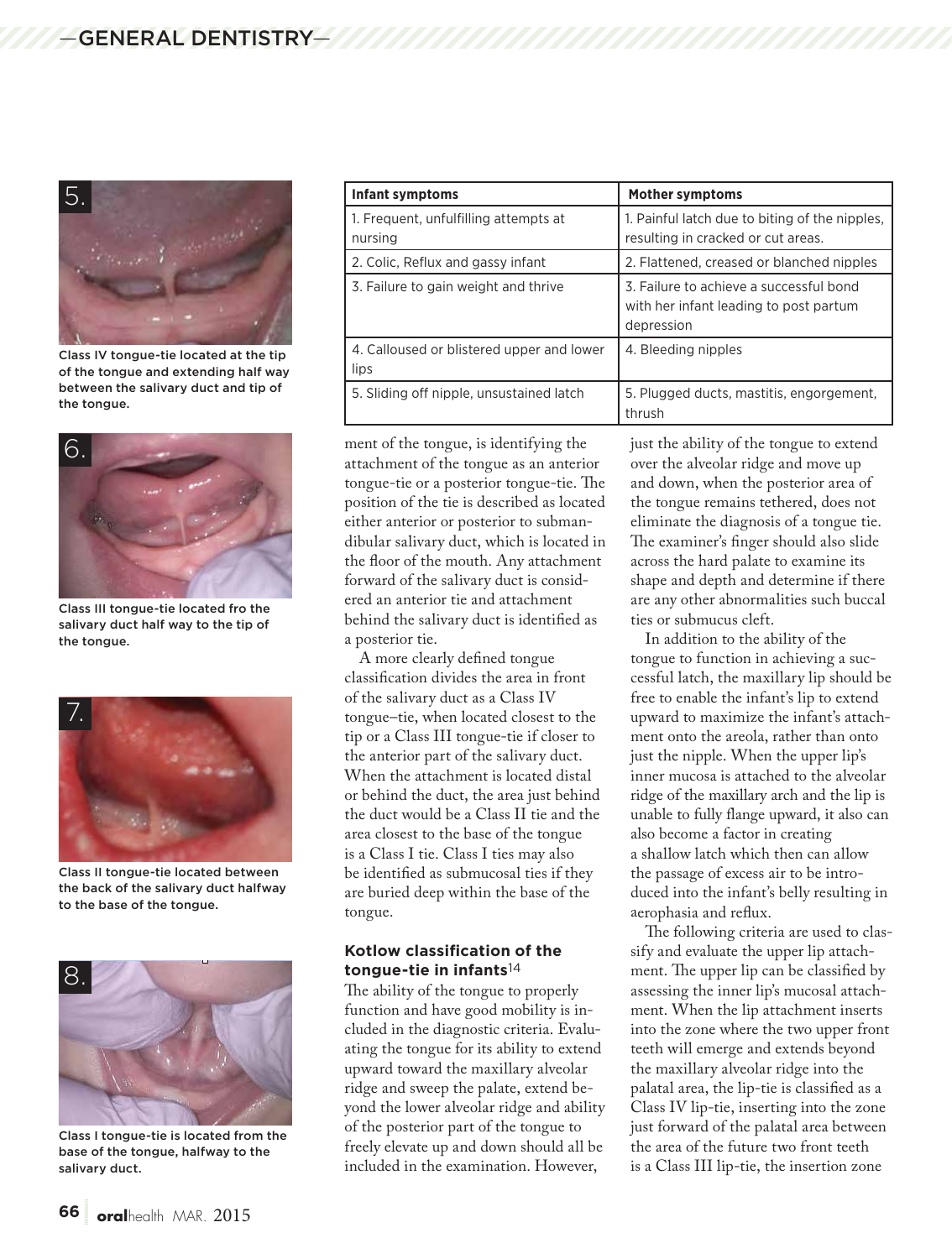Location of the lip-tie is based on the zone of attachment of the inner lip's mucosa.



Class I lip-tie



Class II lip tie, inserting at the zone of the free and attached gingival tissue



Class III lip-tie inserting at the zone between the areas of the future central incisors



Class IV lip-tie, inserting at the zone extending into the anterior palatal area

into the area of the free and attached gingival is identified as a Class II lip-tie and if the attachment is above this area, it is identified as Class I.

## **Kotlow classification of the liptie in infants**15

Once an examination verifies the diagnosis of a restrictive upper lip and tongue attachment, the infant should be referred to an appropriate surgeon for revisions. Those who should receive training in completing these revisions include pediatric dentists, oral surgeons, family dentists, and ear nose and throat medical doctors. Revisions can be revised in the office, without the need for a general anesthetic or operating room. The state of the art and most efficient manor to revise these areas involve using lasers. If scissors are used, care must be taken to avoid incomplete revisions.

Upon completion of the releases and/ or revisions of the lip and tongue-ties, infants should immediately be placed onto the breast and the latch again evaluated. A deep latch may occur immediately or can take up to a week or more depending on other factors such as the infant's age, strength, palatal depth, presence or absence of a submucosal cleft. The mother's nipple size, ability to extend or be inverted, past surgery for breast reduction, nipple injuries or breast size are also additional considerations when evaluating an infant's latch.

Post surgery, it is extremely important for parents to be instructed in appropriate active wound management to prevent primary healing together of the surgical sites. Active wound management is defined as appropriate exercises for maintaining separation of the edges of the surgical sites, allowing for secondary healing and reduced potential for additional surgical releases. Parental compliance and involvement in this management is paramount for the surgery to be successful.

After the surgery is completed infants should be referred back to their lactation consultant and when indicated, referred for appropriate bodywork by a cranial sacral therapist to assist in reducing tightness of the surrounding structures of the head and neck areas.

#### **Conclusion**

All newborn infants should have an initial oral evaluation as early a birth. Infants having difficulty in achieving a deep, comfortable and efficient latch onto a mother's breast should be examined a lactation consultant within 24 to 48 hours after birth and complete an oral evaluation oral tissues especially of the tongue and upper lip attachments. Mothers should be given information concerning the effects of a shallow latch on her comfort and the infant's ability to latch. Upon completion of the assessment and when there is a diagnosis of tongue and or lip ties the infant should receive treatment by a properly trained surgeon as soon as possible and then returned to the Location consultant and when indicated receive proper post surgical body work.

#### **References**

- **1.** Mukal, C. Mukai, S.. Asaoka K. Ankyloglossia With Deviation of the Epiglottis and Larynx Ann Otol Rhinol Laryngol 100:1991 3-11
- **2.** Meenakshi, S. Jagannathan, N. Assessment of the Lingual frenum lengths in Skeletal Malocclusion Journal of Clinical and Diagnostic Research 2014 Mar. Vol-8(3) 20-204
- **3.** Jang, S. Cha, B. Ngan, P. Choi ,D. Lee,S. Jang, I. Relationship between the lingual Frenum and Craialfacial Morphology in Adults Am J Orthod Dentofacial Orthop. 2011 Apr;139(4 Suppl):e361-7. doi: 10.1016/j.ajodo.2009.07.01
- **4.** Walls,A. Pierce, M. Wang,H. Steehler, A. Parental perception of speech and tongue mobility in three-year olds after neonatal frenotomy International j of PED Otorhinolaryngology 78(2014)128- 131

**<sup>5.</sup>** Buryk, B. Bloom, D. Shope, T. Pediat-